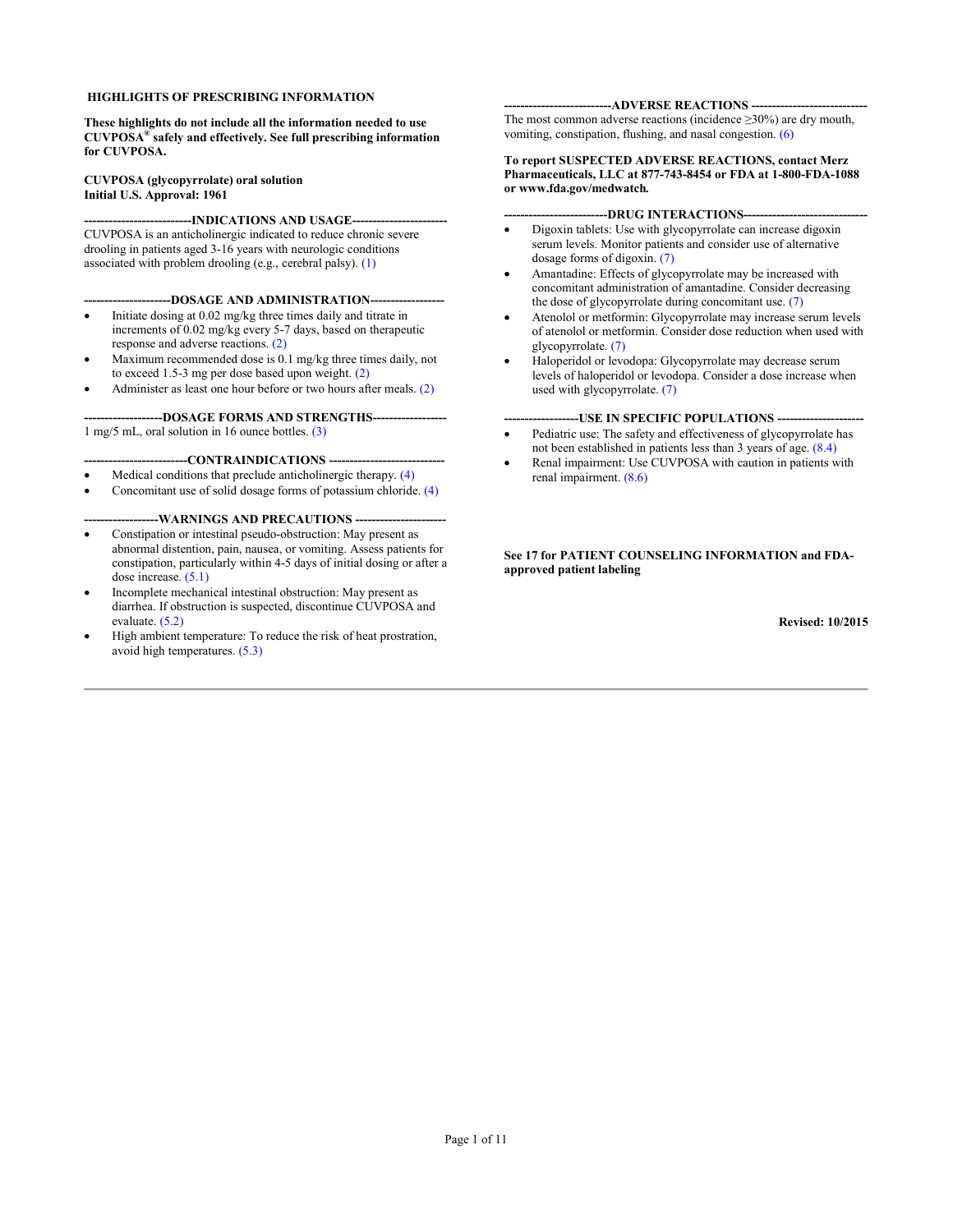# **FULL PRESCRIBING INFORMATION: CONTENTS \***

**1 INDICATIONS AND USAGE 2 DOSAGE AND ADMINISTRATION [3 DOSAGE FORMS AND STRENGTHS](#page-2-0) 4 CONTRAINDICATIONS 5 WARNINGS AND PRECAUTIONS** [5.1 Constipation or Gastrointestinal Pseudo-obstruction](#page-3-0) 5.2 Diarrhea and Intestinal obstruction 5.3 Hot Environmental Temperatures 5.4 Operating Machinery or an Automobile 5.5 General Anticholinergic Effects **6 ADVERSE REACTIONS** 6.1 Clinical Trials Experience 6.2 Postmarketing Experience **7 DRUG INTERACTIONS [8 USE IN SPECIFIC POPULATIONS](#page-4-0)** 8.1 Pregnancy 8.2 Lactation 8.4 Pediatric Use 8.5 Geriatric Use 8.6 Renal or Hepatic Impairment **10 OVERDOSAGE 11 DESCRIPTION [12 CLINICAL PHARMACOLOGY](#page-5-0)** 12.1 Mechanism of Action 12.2 Pharmacodynamics [12.3 Pharmacokinetics](#page-6-0)

**13 NONCLINICAL TOXICOLOGY** [13.1 Carcinogenesis, Mutagenesis, Impairment of Fertility](#page-7-0) **14 CLINICAL STUDIES [16 HOW SUPPLIED/STORAGE AND HANDLING](#page-8-0) 17 PATIENT COUNSELING INFORMATION**

\* Sections or subsections omitted from the full prescribing information are not listed.

 $\mathcal{L}_\mathcal{L} = \mathcal{L}_\mathcal{L} = \mathcal{L}_\mathcal{L} = \mathcal{L}_\mathcal{L} = \mathcal{L}_\mathcal{L} = \mathcal{L}_\mathcal{L} = \mathcal{L}_\mathcal{L} = \mathcal{L}_\mathcal{L} = \mathcal{L}_\mathcal{L} = \mathcal{L}_\mathcal{L} = \mathcal{L}_\mathcal{L} = \mathcal{L}_\mathcal{L} = \mathcal{L}_\mathcal{L} = \mathcal{L}_\mathcal{L} = \mathcal{L}_\mathcal{L} = \mathcal{L}_\mathcal{L} = \mathcal{L}_\mathcal{L}$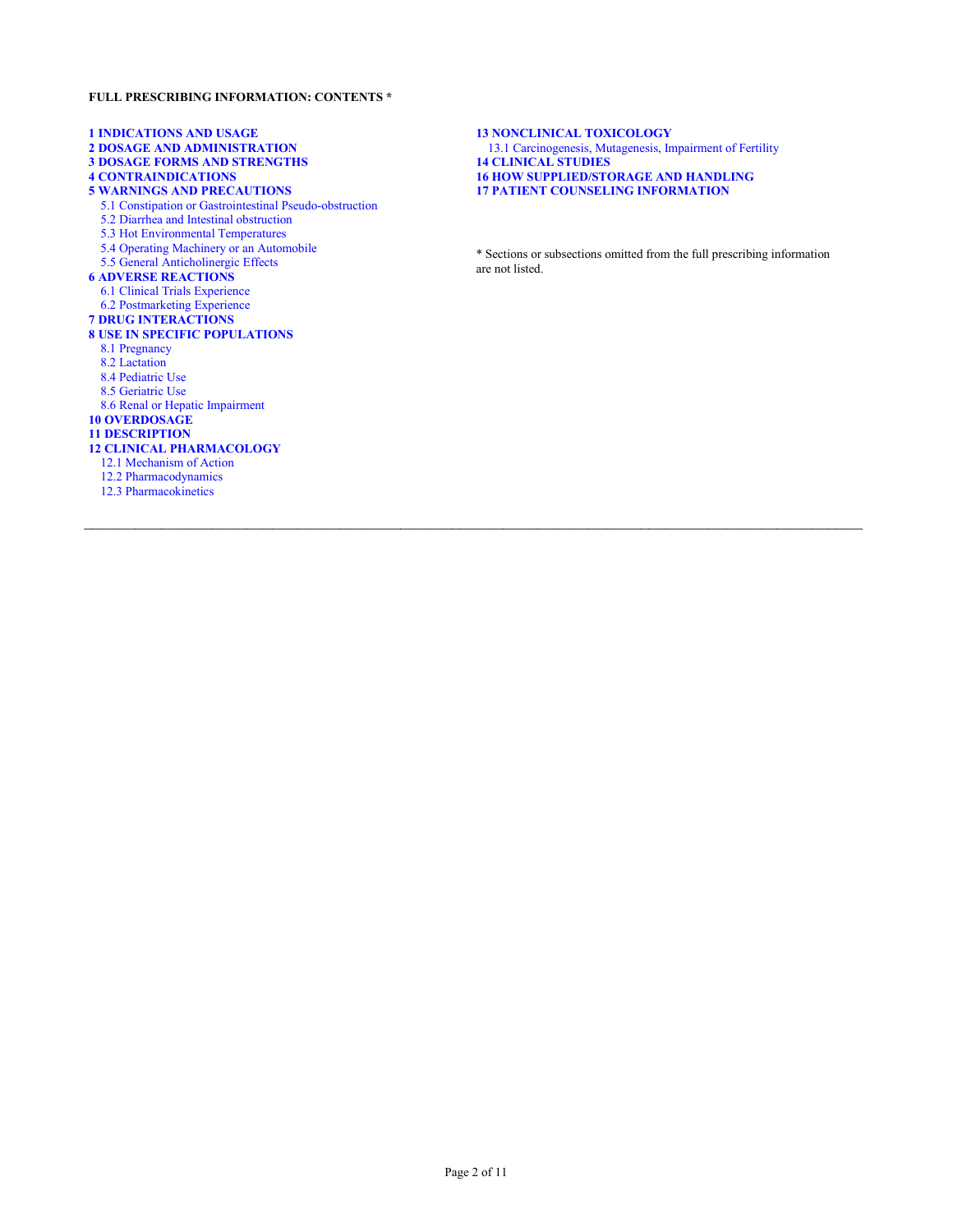# <span id="page-2-0"></span>**FULL PRESCRIBING INFORMATION**

# **1 INDICATIONS AND USAGE**

CUVPOSA is indicated to reduce chronic severe drooling in patients aged 3 to 16 years with neurologic conditions associated with problem drooling (e.g., cerebral palsy).

# **2 DOSAGE AND ADMINISTRATION**

CUVPOSA must be measured and administered with an accurate measuring device [see *[Patient Counseling Information](#page-8-0)* (17)].

Initiate dosing at 0.02 mg/kg orally three times daily and titrate in increments of 0.02 mg/kg every 5-7 days based on therapeutic response and adverse reactions. The maximum recommended dosage is 0.1 mg/kg three times daily not to exceed 1.5-3 mg per dose based upon weight. For greater detail, see Table 1.

During the four-week titration period, dosing can be increased with the recommended dose titration schedule while ensuring that the anticholinergic adverse events are tolerable. Prior to each increase in dose, review the tolerability of the current dose level with the patient's caregiver.

CUVPOSA should be dosed at least one hour before or two hours after meals.

The presence of high fat food reduces the oral bioavailability of CUVPOSA if taken shortly after a meal [see *[Clinical Pharmacology](#page-6-0)* (12.3)].

### **Table 1: Recommended Dose Titration Schedule (each dose to be given three times daily)**

| Weight    |            | Dose Level 1            |          | Dose Level 2            |                 | Dose Level 3            |                 | Dose Level 4            |                 | Dose Level 5           |                 |
|-----------|------------|-------------------------|----------|-------------------------|-----------------|-------------------------|-----------------|-------------------------|-----------------|------------------------|-----------------|
| kg        | <b>lbs</b> | $(-0.02 \text{ mg/kg})$ |          | $(-0.04 \text{ mg/kg})$ |                 | $(-0.06 \text{ mg/kg})$ |                 | $(-0.08 \text{ mg/kg})$ |                 | $(-0.1 \text{ mg/kg})$ |                 |
| $13 - 17$ | 27-38      | $0.3$ mg                | $1.5$ mL | $0.6$ mg                | 3 mL            | $0.9$ mg                | $4.5$ mL        | $1.2 \text{ mg}$        | 6 mL            | $1.5 \text{ mg}$       | $7.5$ mL        |
| 18-22     | 39-49      | $0.4$ mg                | 2 mL     | $0.8$ mL                | 4 mL            | $1.2 \text{ mg}$        | 6mL             | $1.6 \text{ mg}$        | 8mL             | $2.0 \text{ mg}$       | $10 \text{ mL}$ |
| $23 - 27$ | 50-60      | $0.5 \text{ mg}$        | $2.5$ mL | 1.0 <sub>mg</sub>       | $5 \text{ mL}$  | $1.5 \text{ mg}$        | $7.5$ mL        | $2.0 \text{ mg}$        | $10 \text{ mL}$ | $2.5 \text{ mg}$       | 12.5 mL         |
| 28-32     | 61-71      | $0.6$ mg                | 3 mL     | $1.2 \text{ mg}$        | $6 \text{ mL}$  | $1.8 \text{ mg}$        | $9$ mL          | $2.4 \text{ mg}$        | $12 \text{ mL}$ | $3.0$ mg               | $15 \text{ mL}$ |
| 33-37     | $72 - 82$  | $0.7$ mg                | $3.5$ mL | $1.4 \text{ mg}$        | $7 \text{ mL}$  | $2.1 \text{ mg}$        | $10.5$ mL       | $2.8 \text{ mg}$        | 14 mL           | $3.0$ mg               | $15 \text{ mL}$ |
| 38-42     | 83-93      | $0.8$ mg                | 4 mL     | $1.6 \text{ mg}$        | 8mL             | $2.4 \text{ mg}$        | $12 \text{ mL}$ | $3.0$ mg                | $15 \text{ mL}$ | $3.0 \text{ mg}$       | $15 \text{ mL}$ |
| 43-47     | 94-104     | $0.9$ mg                | 4.5 mL   | $1.8 \text{ mg}$        | $9 \text{ mL}$  | $2.7 \text{ mg}$        | $13.5$ mL       | $3.0$ mg                | $15 \text{ mL}$ | $3.0$ mg               | $15 \text{ mL}$ |
| $\geq 48$ | $\geq 105$ | 1.0 <sub>mg</sub>       | 5mL      | $2.0$ mg                | $10 \text{ mL}$ | $3.0$ mg                | $15 \text{ mL}$ | $3.0$ mg                | $15 \text{ mL}$ | $3.0$ mg               | $15 \text{ mL}$ |

# **3 DOSAGE FORMS AND STRENGTHS**

CUVPOSA is available as a 1mg/5 mL clear, cherry-flavored solution for oral administration in 16 ounce bottles.

### **4 CONTRAINDICATIONS**

CUVPOSA is contraindicated in:

- Patients with medical conditions that preclude anticholinergic therapy (e.g., glaucoma, paralytic ileus, unstable cardiovascular status in acute hemorrhage, severe ulcerative colitis, toxic megacolon complicating ulcerative colitis, myasthenia gravis).
- Patients taking solid oral dosage forms of potassium chloride. The passage of potassium chloride tablets through the gastrointestinal (GI) tract may be arrested or delayed with coadministration of CUVPOSA.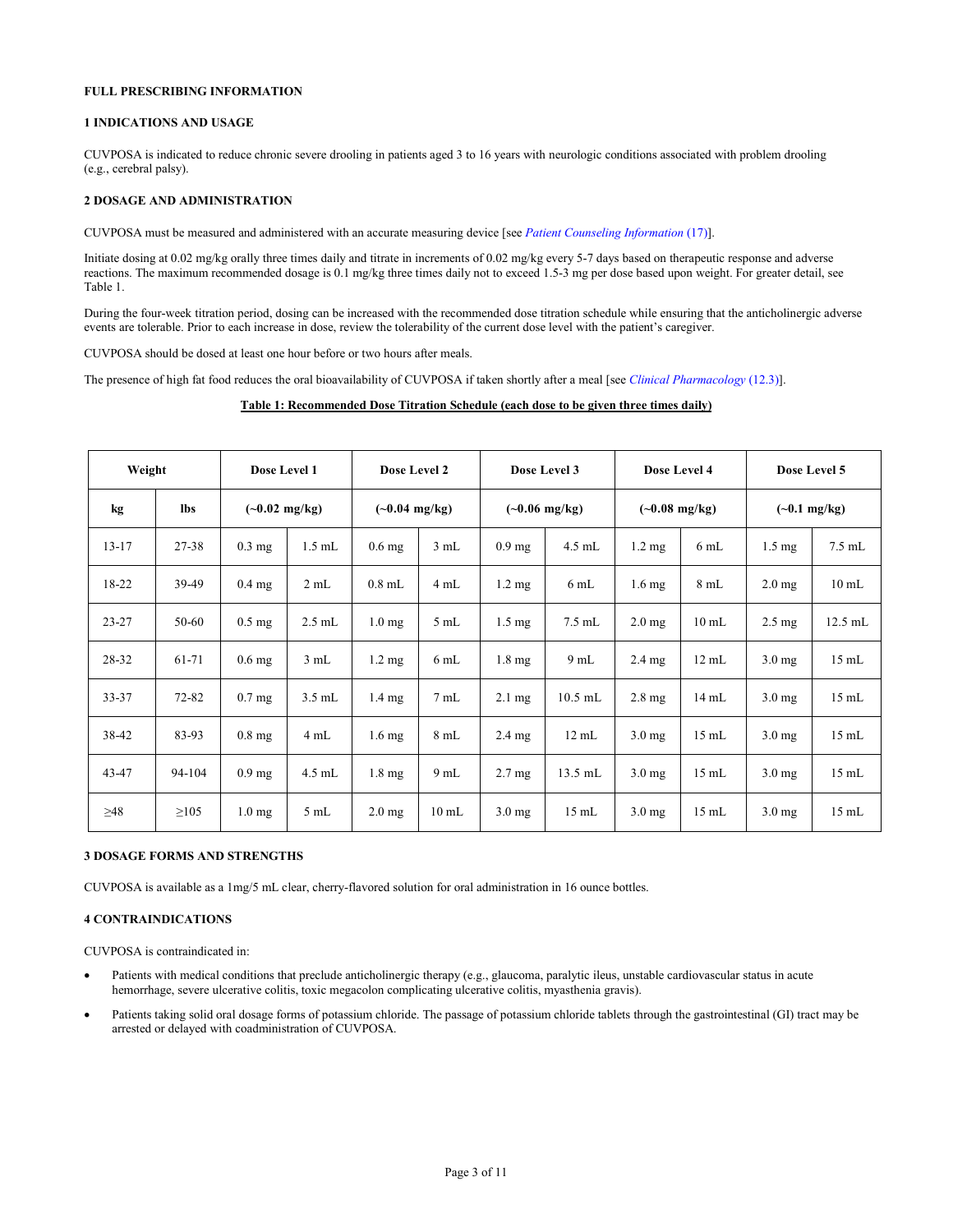# <span id="page-3-0"></span>**5 WARNINGS AND PRECAUTIONS**

### **5.1 Constipation or Intestinal Pseudo-obstruction**

Constipation is a common dose-limiting adverse reaction which sometimes leads to glycopyrrolate discontinuation [see *Adverse Reactions* (6.1)]. Assess patients for constipation, particularly within 4-5 days of initial dosing or after a dose increase. Intestinal pseudo-obstruction has been reported and may present as abdominal distention, pain, nausea or vomiting.

# **5.2 Incomplete Mechanical Intestinal Obstruction**

Diarrhea may be an early symptom of incomplete mechanical intestinal obstruction, especially in patients with ileostomy or colostomy. If incomplete mechanical intestinal obstruction is suspected, discontinue treatment with CUVPOSA and evaluate for intestinal obstruction.

### **5.3 High Ambient Temperatures**

In the presence of high ambient temperature, heat prostration (fever and heat stroke due to decreased sweating) can occur with the use of anticholinergic drugs such as CUVPOSA. Advise patients/caregivers to avoid exposure of the patient to hot or very warm environmental temperatures.

# **5.4 Operating Machinery or an Automobile**

CUVPOSA may produce drowsiness or blurred vision. As appropriate for a given age, warn the patient not to engage in activities requiring mental alertness such as operating a motor vehicle or other machinery, or performing hazardous work while taking CUVPOSA.

# **5.5 Anticholinergic Drug Effects**

Use CUVPOSA with caution in patients with conditions that are exacerbated by anticholinergic drug effects including:

- Autonomic neuropathy
- Renal disease
- Ulcerative colitis Large doses may suppress intestinal motility to the point of producing a paralytic ileus and for this reason may precipitate or aggravate "toxic megacolon", a serious complication of the disease.
- Hyperthyroidism
- Coronary heart disease, congestive heart failure, cardiac tachyarrhythmias, tachycardia, and hypertension
- Hiatal hernia associated with reflux esophagitis, since anticholinergic drugs may aggravate this condition

# **6 ADVERSE REACTIONS**

The following serious adverse reactions are described elsewhere in the labeling:

- Constipation or intestinal pseudo-obstruction [see *Warnings and Precautions* (5.1)]
- Incomplete mechanical intestinal obstruction [see *Warnings and Precautions* (5.2)]

The most common adverse reactions reported with CUVPOSA are dry mouth, vomiting, constipation, flushing, and nasal congestion.

### **6.1 Clinical Trials Experience**

Because clinical trials are conducted under widely varying conditions, adverse reaction rates observed in the clinical trials of a drug cannot be directly compared to rates in the clinical trials of another drug and may not reflect the rates observed in practice.

The data described below reflect exposure to CUVPOSA in 151 subjects, including 20 subjects who participated in an 8-week placebo-controlled study (Study 1) and 137 subjects who participated in a 24-week open-label study (six subjects who received CUVPOSA in the placebo-controlled study and 131 new subjects).

Table 2 presents adverse reactions reported by  $\geq 15\%$  of CUVPOSA-treated subjects for the placebo-controlled clinical trial.

# **Table 2: Adverse Reactions Occurring in ≥ 15% of CUVPOSA-Treated Subjects and at a Greater Frequency than Placebo in Study 1**

|                                          | <b>CUVPOSA</b><br>$(N=20)$<br>$n$ (%) | $(N=18)$<br>Placebo<br>$n$ (%) |
|------------------------------------------|---------------------------------------|--------------------------------|
| Dry Mouth                                | $8(40\%)$                             | $2(11\%)$                      |
| Vomiting                                 | $8(40\%)$                             | $2(11\%)$                      |
| Constipation                             | 7(35%)                                | 4(22%)                         |
| Flushing                                 | $6(30\%)$                             | 3(17%)                         |
| Nasal Congestion                         | $6(30\%)$                             | $2(11\%)$                      |
| Headache                                 | 3(15%)                                | 1(6%)                          |
| <b>Sinusitis</b>                         | 3(15%)                                | 1(6%)                          |
| <b>Upper Respiratory Tract Infection</b> | 3(15%)                                | $\mathbf{0}$                   |
| <b>Urinary Retention</b>                 | 3(15%)                                | $\boldsymbol{0}$               |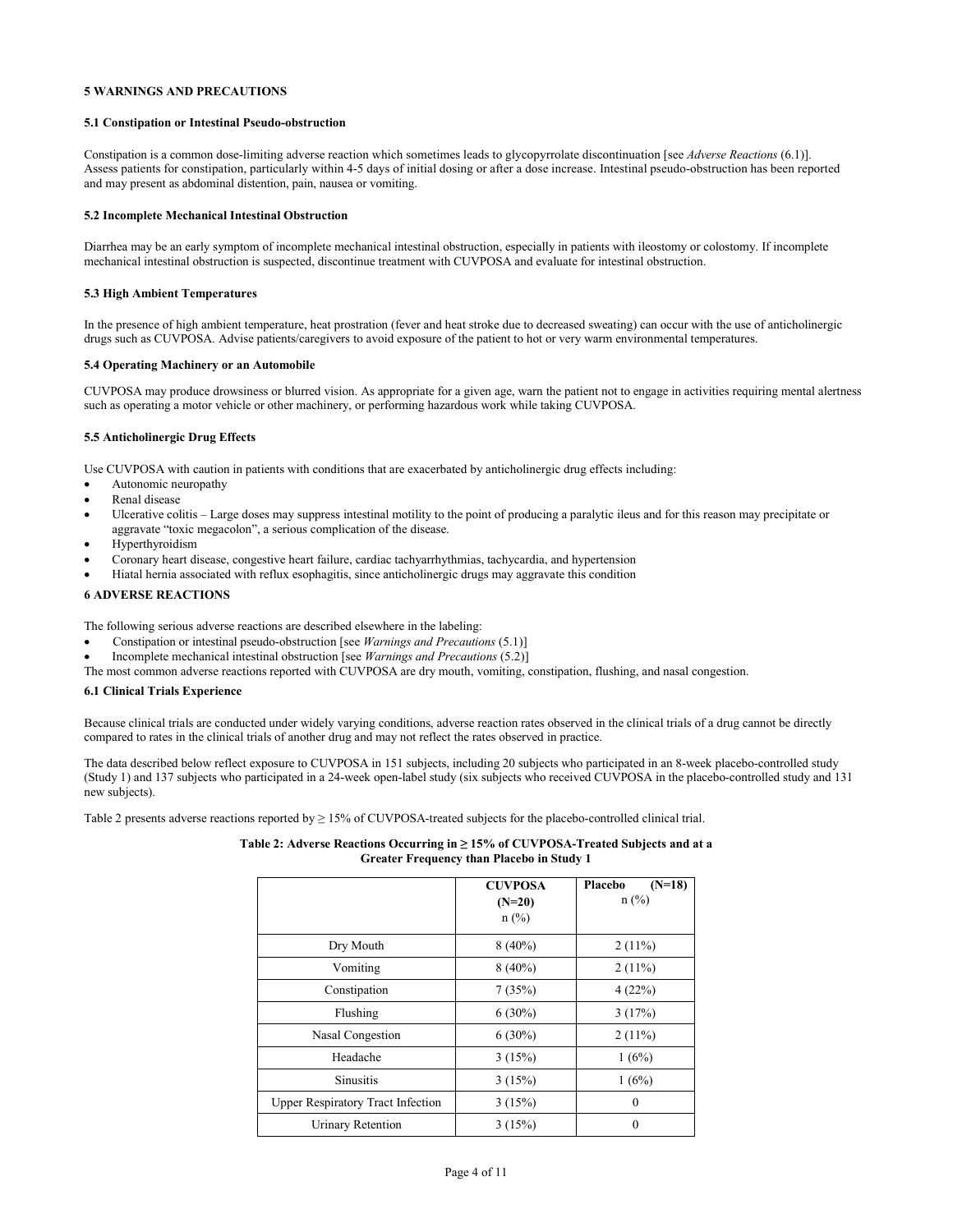<span id="page-4-0"></span>The following adverse reactions occurred at a rate of <2% of patients receiving CUVPOSA in the open-label study. Gastrointestinal: Abdominal distention, abdominal pain, stomach discomfort, chapped lips, flatulence, retching, dry tongue General Disorders: Irritability, pain Infections: Pneumonia, sinusitis, tracheostomy infection, upper respiratory tract infection, urinary tract infection Investigations: Heart rate increase Metabolism and Nutrition: Dehydration Nervous System: Headache, convulsion, dysgeusia, nystagmus Psychiatric: Agitation, restlessness, abnormal behavior, aggression, crying, impulse control disorder, moaning, mood altered Respiratory: Increased viscosity of bronchial secretion, nasal congestion, nasal dryness Skin: Dry skin, pruritus, rash Vascular: Pallor

# **6.2 Postmarketing Experience**

The following adverse reactions have been identified during postapproval use of other formulations of glycopyrrolate for other indications. Because these reactions are reported voluntarily from a population of uncertain size, it is not always possible to reliably estimate their frequency or establish a causal relationship to drug exposure.

Additional adverse reactions identified during postapproval use of glycopyrrolate tablets include: loss of taste and suppression of lactation.

# **7 DRUG INTERACTIONS**

### Drugs Affected by Reduced GI Transit Time

Glycopyrrolate reduces GI transit time, which may result in altered release of certain drugs when formulated in delayed- or controlled-release dosage forms.

- The passage of potassium chloride tablets through the GI tract may be arrested or delayed with coadministration of glycopyrrolate. Solid dosage forms of potassium chloride are contraindicated [see *[Contraindications](#page-2-0)* (4)].
- Digoxin administered as slow dissolution oral tablets may have increased serum levels and enhanced action when administered with glycopyrrolate. Monitor patients receiving slow dissolution digoxin for increased action if glycopyrrolate is coadministered regularly. Consider the use of other oral dosage forms of digoxin (e.g., elixir or capsules).

### Amantadine

The anticholinergic effects of glycopyrrolate may be increased with concomitant administration of amantadine. Consider decreasing the dose of glycopyrrolate during coadministration of amantadine.

#### Drugs Whose Plasma Levels May be Increased by Glycopyrrolate

Coadministration of glycopyrrolate may result in increased levels of certain drugs.

- Atenolol's bioavailability may be increased with coadministration of glycopyrrolate. A reduction in the atenolol dose may be needed.
- Metformin plasma levels may be elevated with coadministration of glycopyrrolate, increasing metformin's pharmacologic and toxic effects. Monitor clinical response to metformin with concomitant glycopyrrolate administration; consider a dose reduction of metformin if warranted.

### Drugs Whose Plasma Levels May be Decreased by Glycopyrrolate

Coadministration of glycopyrrolate may result in decreased levels of certain drugs.

- Haloperidol's serum level may be decreased when coadministered with glycopyrrolate, resulting in worsening of schizophrenic symptoms, and development of tardive dyskinesia. Closely monitor patients if coadministration cannot be avoided.
- Levodopa's therapeutic effect may be reduced with glycopyrrolate administration. Consider increasing the dose of levodopa.

# **8 USE IN SPECIFIC POPULATIONS**

# **8.1 Pregnancy**

# Risk Summary

There are no available data in pregnant women for Cuvposa to inform decisions concerning any drug-associated risks. In pregnant rats, daily oral administration of glycopyrrolate during organogenesis at dose exposures 2.5 to 113 times the exposure at the maximum recommended human dose (MRHD) did not result in an increased incidence of gross external or visceral defects *[see Data]*. When glycopyrrolate was administered intravenously to pregnant rabbits during organogenesis at dose exposures equivalent to up to approximately 7.8 times the exposure at the MRHD, no adverse effects on embryo-fetal development were seen. The estimated background risk of major birth defects and miscarriage for the indicated population is unknown. In the U.S. general population, the estimated background risk of major birth defects and miscarriage in clinically recognized pregnancies is 2-4% and 15-20%, respectively.

Data (Animal Data)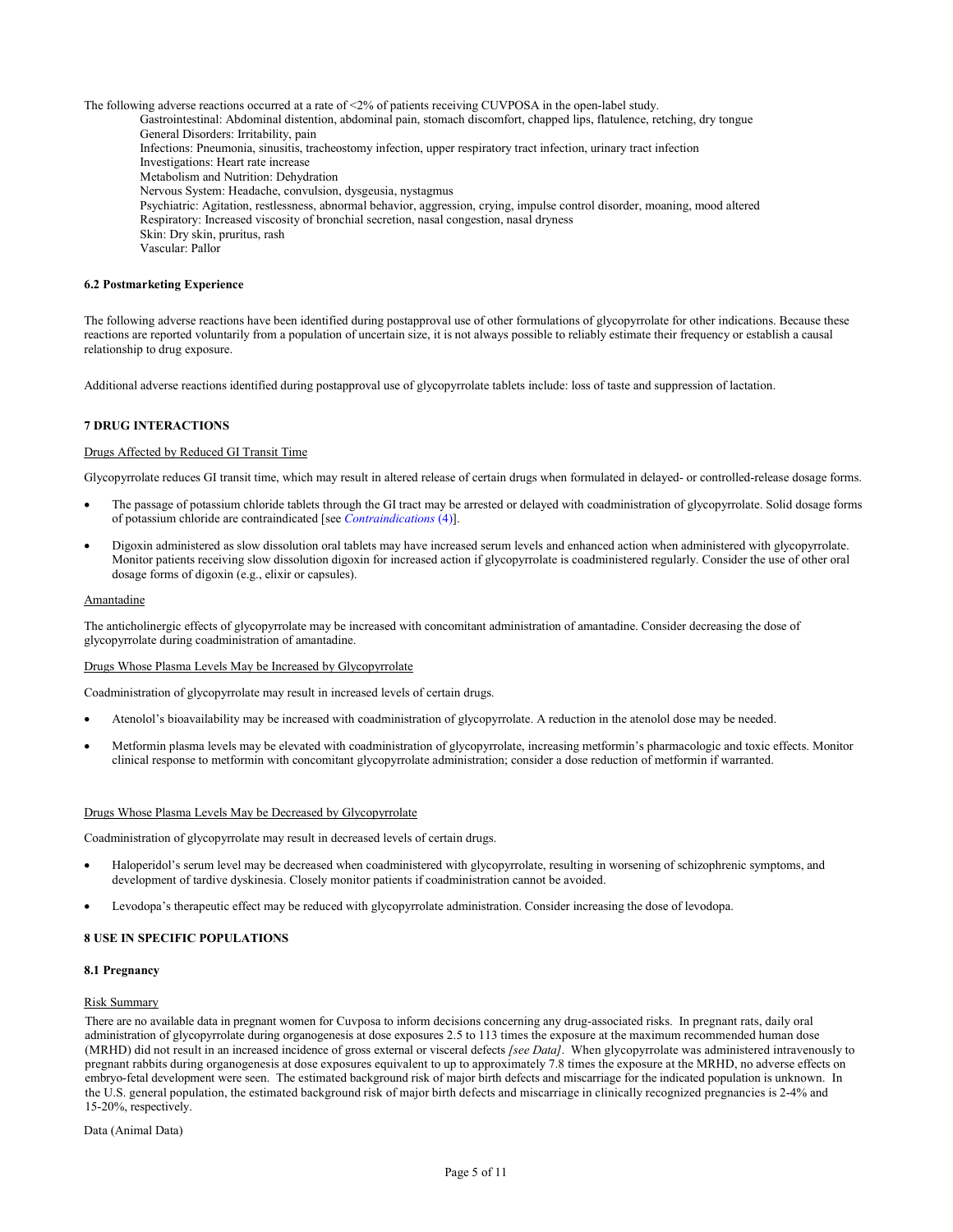<span id="page-5-0"></span>Glycopyrrolate was orally administered to pregnant rats at dosages of 50, 200, and 400 mg/kg/day during the period of organogenesis. These dosages resulted in systemic exposures (estimated AUC<sub>0-inf</sub> values) approximately 2.5, 23, and 113 times, respectively, the estimated systemic exposure in humans at the MRHD (9 mg per day, administered in three divided doses). Glycopyrrolate had no effect on maternal survival, but significantly reduced mean maternal body weight gain over the period of dosing at all dosages evaluated. Mean fetal weight was significantly reduced in the 200 and 400 mg/kg/day dose groups. There were two litters with all resorbed fetuses in the 400 mg/kg/day dose group. There were no effects of treatment on the incidence of gross external or visceral defects. Minor treatment-related skeletal effects included reduced ossification of various bones in the 200 and 400 mg/kg/day dose groups; these skeletal effects were likely secondary to maternal toxicity.

Glycopyrrolate was intravenously administered to pregnant rabbits at dosages of 0.1, 0.5, and 1.0 mg/kg/day during the period of organogenesis. These dosages resulted in systemic exposures (estimated  $AUC_{0\text{-inf}}$  values) approximately 0.8, 4.6, and 7.8 times, respectively, the estimated systemic exposure in humans at the MRHD. Glycopyrrolate did not affect maternal survival under the conditions of this study. Mean maternal body weight gain and mean food consumption over the period of dosing were lower than the corresponding control value in the 0.5 and 1.0 mg/kg/day treatment groups. There were no effects of treatment on fetal parameters, including fetal survival, mean fetal weight, or the incidence of external, visceral, or skeletal defects.

# **8.2 Lactation**

# Risk Summary

There are no data on the presence of glycopyrrolate or its metabolites in human milk, the effects on the breastfed infant, or the effects on milk production. The developmental and health benefits of breastfeeding should be considered along with the mother's clinical need for CUVPOSA and any potential adverse effects on the breastfed infant from CUVPOSA or from the underlying maternal condition.

# **8.4 Pediatric Use**

CUVPOSA was evaluated for chronic severe drooling in patients aged 3-16 years with neurologic conditions associated with problem drooling. CUVPOSA has not been studied in subjects under the age of 3 years.

### **8.5 Geriatric Use**

Clinical studies of CUVPOSA did not include subjects aged 65 and over.

#### **8.6 Renal Impairment**

Because glycopyrrolate is largely renally eliminated, CUVPOSA should be used with caution in patients with renal impairment [see *[Clinical Pharmacology](#page-6-0)* [\(12.3\)\].](#page-6-0)

### **10 OVERDOSAGE**

Because glycopyrrolate is a quaternary amine which does not easily cross the blood-brain barrier, symptoms of glycopyrrolate overdosage are generally more peripheral in nature rather than central compared to other anticholinergic agents. In case of accidental overdose, therapy may include:

- Maintain an open airway, providing ventilation as necessary.
- Managing any acute conditions such as hyperthermia, coma and or seizures as applicable, and managing any jerky myoclonic movements or choreoathetosis which may lead to rhabdomyolysis in some cases of anticholinergic overdosage.
- Administering a quaternary ammonium anticholinesterase such as neostigmine to help alleviate-peripheral anticholinergic effects such as anticholinergic induced ileus.
- Administering activated charcoal orally as appropriate.

### **11 DESCRIPTION**

CUVPOSA is an anticholinergic drug available as an oral solution containing 1 mg glycopyrrolate per 5 mL. The chemical name for glycopyrrolate is pyrrolidinium, 3-[(cyclopentylhydroxyphenylacetyl) oxy]-1,1-dimethyl-,bromide. The chemical structure is:



The empirical formula for CUVPOSA is  $C_{19}H_{28}BrNO_3$  and the molecular weight is 398.33. The inactive ingredients in CUVPOSA are: citric acid, glycerin, natural and artificial cherry flavor, methylparaben, propylene glycol, propylparaben, saccharin sodium, sodium citrate, sorbitol solution, and purified water.

### **12 CLINICAL PHARMACOLOGY**

### **12.1 Mechanism of Action**

Glycopyrrolate is a competitive inhibitor of acetylcholine receptors that are located on certain peripheral tissues, including salivary glands. Glycopyrrolate indirectly reduces the rate of salivation by preventing the stimulation of these receptors.

#### **12.2 Pharmacodynamics**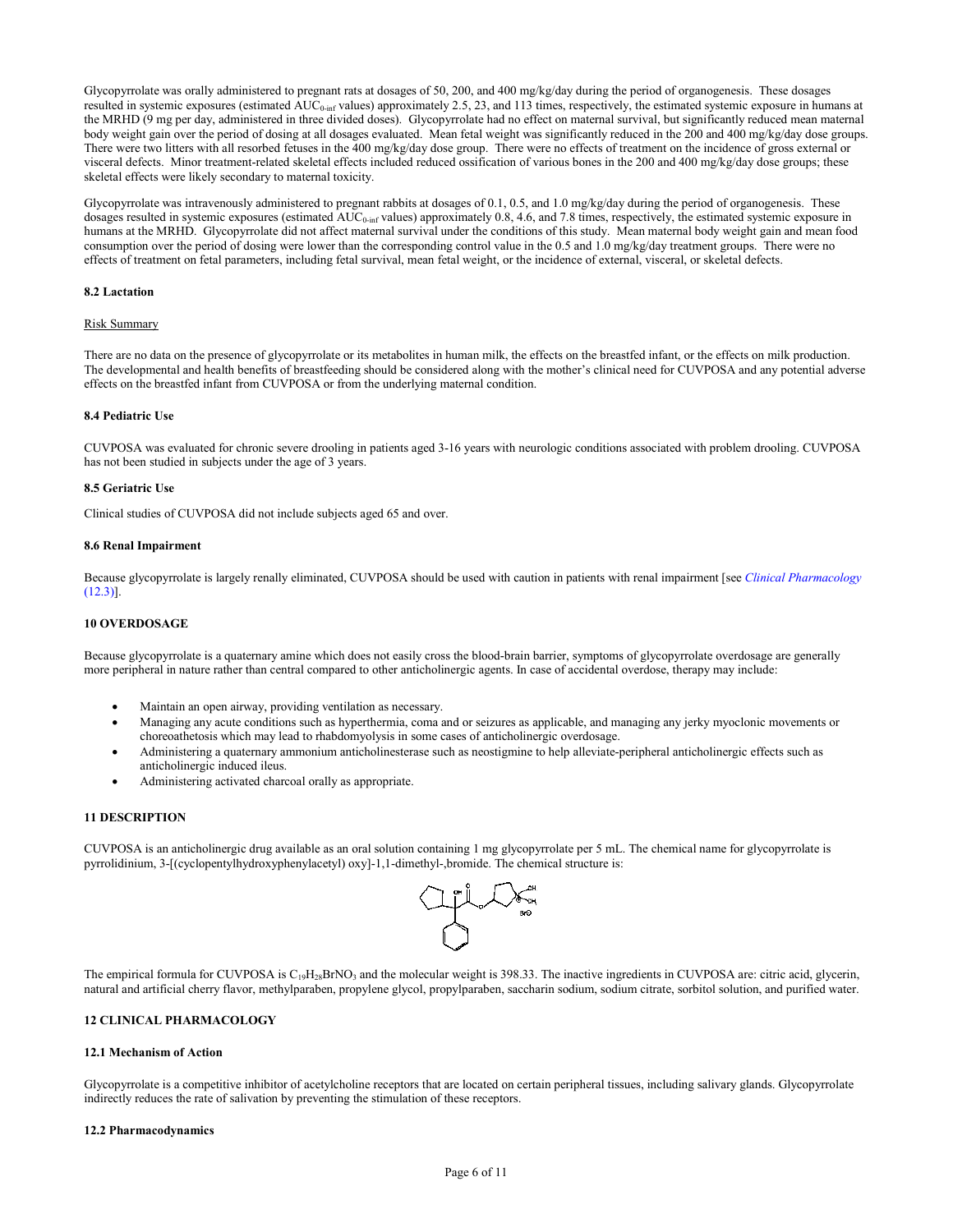<span id="page-6-0"></span>Glycopyrrolate inhibits the action of acetylcholine on salivary glands thereby reducing the extent of salivation.

# **12.3 Pharmacokinetics**

# Absorption

In a parallel study of children (n=6 per group) aged 7-14 years undergoing intraocular surgery, subjects received either intravenous (IV) or oral glycopyrrolate as a premedication. The mean absolute bioavailability of oral glycopyrrolate tablets was low (approximately 3%) and highly variable among subjects (range 1.3 to 13.3%). A similar pattern of low and variable relative bioavailability is seen in adults.

Analysis of population pharmacokinetic data from normal adults and children with cerebral palsy associated chronic moderate to severe drooling failed to demonstrate linear pharmacokinetics across the dose range. In the same analysis, population estimates of the apparent oral clearance (scaled by weight in children and adults) ranged from 5.28 - 38.95 L/hr/kg for healthy adults and 8.07 - 25.65 L/hr/kg for patients with cerebral palsy, a reflection of the low and highly variable oral bioavailability of glycopyrrolate.

Absorption of CUVPOSA (fasting) was compared to that of a marketed glycopyrrolate oral tablet. The  $C_{\text{max}}$  after oral solution administration was 23% lower compared to tablet administration and AUC<sub>0-inf</sub> was 28% lower after oral solution administration. Mean C<sub>max</sub> after oral solution administration in the fasting state was 0.318 ng/mL, and mean AUC<sub>0-24</sub> was 1.74 ng.hr/mL. Mean time to maximum plasma concentration for CUVPOSA was 3.1 hours, and mean plasma half-life was 3.0 hours.

In healthy adults, a high fat meal was shown to significantly affect the absorption of glycopyrrolate oral solution (10 mL, 1 mg/5 mL). The mean C<sub>max</sub> under fed high fat meal conditions was approximately 74% lower than the C<sub>max</sub> observed under fasting conditions. Similarly, mean AUC<sub>0-T</sub> was reduced by about 78% by the high fat meal compared with the fasting AUC0-T. A high fat meal markedly reduces the oral bioavailability of CUVPOSA. Therefore, CUVOPSA should be dosed at least one hour before or two hours after meals. Pharmacokinetic results (mean  $\pm$  SD) are described in Table 3.

# **Table 3: Pharmacokinetic Parameters (mean±SD) for CUVPOSA, Fasting and Fed, in Healthy Adults**

|                     | $C_{\text{max}}$<br>(ng/mL) | $T_{\text{max}}$<br>(hrs) | $AUC_{0-T}$<br>$(ng\cdot hr/mL)$ | $AUC_{0\text{-Inf}}$<br>$(ng\cdot hr/mL)$ | $T_{1/2}$<br>(hrs) |
|---------------------|-----------------------------|---------------------------|----------------------------------|-------------------------------------------|--------------------|
| Fasting<br>$(n=37)$ | $0.318 \pm 0.190$           | $3.10 \pm 1.08$           | $1.74 \pm 1.07$                  | $1.81 \pm 1.09$                           | $3.0 \pm 1.2$      |
| Fed<br>$(n=36)$     | $0.084 \pm 0.081$           | $2.60 \pm 1.12$           | $0.38 \pm 0.14$                  | $0.46 \pm 0.13*$                          | $3.2 \pm 1.1*$     |

 $*$  n=35

### Distribution

After IV administration, glycopyrrolate has a mean volume of distribution in children aged 1 to 14 years of approximately 1.3 to 1.8 L/kg, with a range from 0.7 to 3.9 L/kg. In adults aged 60-75 years, the volume of distribution was lower (0.42 L/kg +/- 0.22).

### Metabolism

In adult patients who underwent surgery for cholelithiasis and were given a single IV dose of tritiated glycopyrrolate, approximately 85% of total radioactivity was excreted in urine and <5% was present in T-tube drainage of bile. In both urine and bile, >80% of the radioactivity corresponded to unchanged drug. These data suggest a small proportion of IV glycopyrrolate is excreted as one or more metabolites.

### Elimination

Approximately 65-80% of an IV glycopyrrolate dose was eliminated unchanged in urine in adults. In two studies, after IV administration to pediatric patients ages 1-14 years, mean clearance values ranged from 1.01- 1.41 L/kg/hr (range 0.32 -2.22 L/kg/hr). In adults, IV clearance values were 0.54 ± 0.14 L/kg/hr.

### **Pediatrics**

The estimated apparent clearance of glycopyrrolate from a population pharmacokinetic analysis (scaled by weight in children and adults) of oral and IV data was found to be 13.2 L/hr/kg or 92.7 L/hr for a typical 70 kg subject. In the same population based analysis, gender was not identified as having an effect on either glycopyrrolate clearance or systemic exposure.

### Gender

Population pharmacokinetic evaluation of adults and children administered IV or oral glycopyrrolate identified no effect of gender on glycopyrrolate clearance or systemic exposure.

### Race

The pharmacokinetics of glycopyrrolate by race have not been characterized.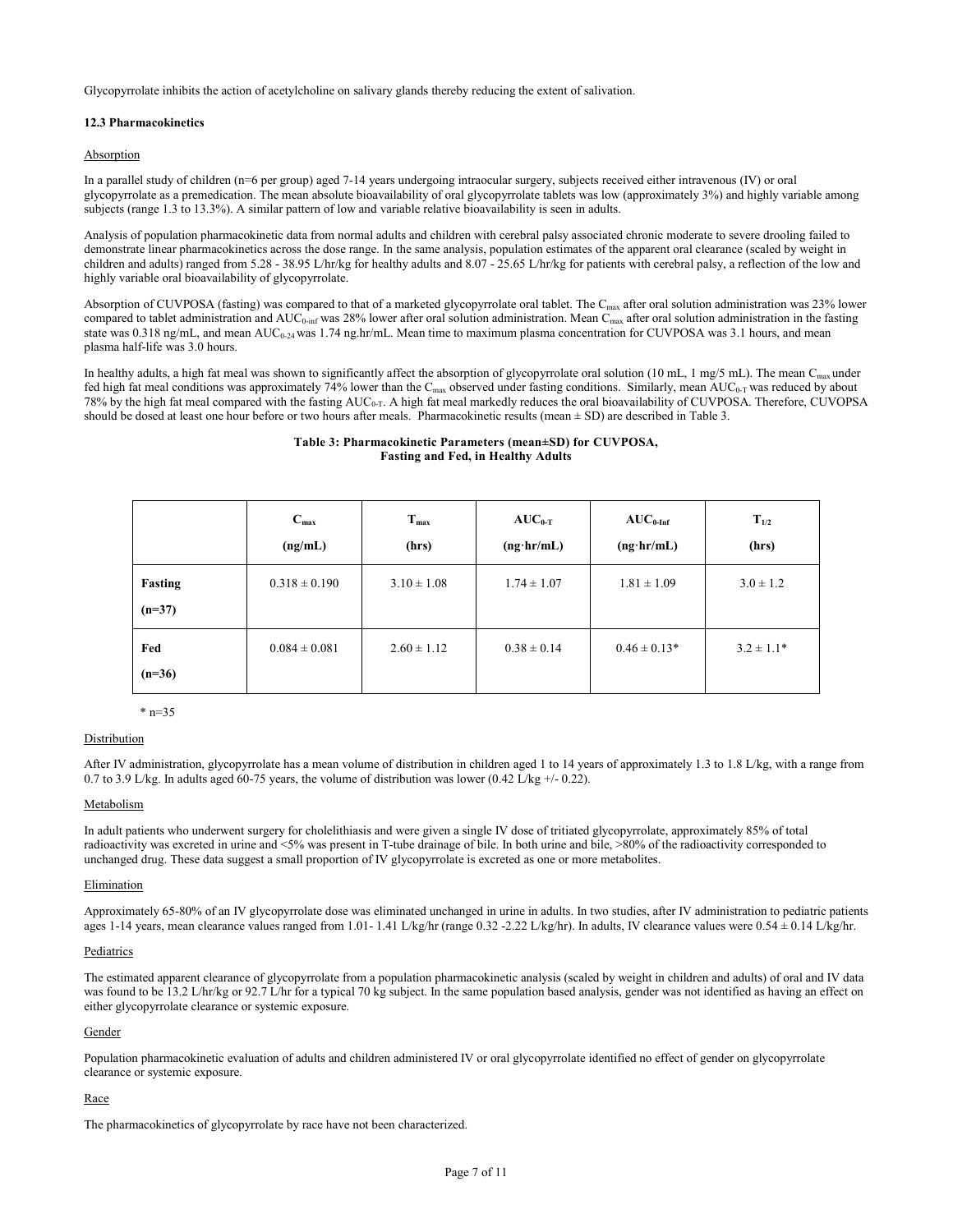# <span id="page-7-0"></span>Elderly

Glycopyrrolate pharmacokinetics have not been characterized in the elderly.

# Renal Impairment

In one study, glycopyrrolate 4 mcg/kg was administered intravenously in uremic patients undergoing renal transplantation surgery. Mean AUC (10.6 mcg·h/L), mean plasma clearance (0.43 L/hr/kg) and mean 3-hour urinary excretion (0.7%) for glycopyrrolate were significantly different than those of control patients (3.73 µg·h/L, 1.14 L/hr/kg, and 50%, respectively). These results suggest that elimination of glycopyrrolate is severely impaired in patients with renal failure.

# Hepatic Impairment

Glycopyrrolate is largely renally eliminated. The pharmacokinetics of glycopyrrolate have not been evaluated in patients with hepatic impairment.

# **13 NONCLINICAL TOXICOLOGY**

# **13.1 Carcinogenesis, Mutagenesis, Impairment of Fertility**

Long-term animal studies have not been performed to evaluate the carcinogenic potential of glycopyrrolate.

Glycopyrrolate did not elicit any genotoxic effects in the Ames mutagenicity assay, the human lymphocyte chromosome aberration assay, or the micronucleus assay.

Glycopyrrolate was assessed for effects on fertility or general reproductive function in rats. Rats of both genders received glycopyrrolate at dosages up to 100 mg/kg/day via oral gavage (approximately 50 times the maximum recommended human dose, when comparing on the basis of body surface area estimates). No treatment-related effects on fertility or reproductive parameters of both genders were observed in this study.

# **14 CLINICAL STUDIES**

CUVPOSA was evaluated in a multi-center, randomized, double-blind, placebo-controlled, parallel, eight-week study for the control of pathologic drooling in children (Study 1). The study enrolled 38 subjects aged 3-23 years; thirty-six subjects were aged 3-16 years and two patients were greater than 16 years. The subjects were male or female, weighed at least 13 kg (27 lbs), and had cerebral palsy, mental retardation, or another neurologic condition associated with problem drooling defined as drooling in the absence of treatment so that clothing became damp on most days (approximately five to seven days per week). Subjects were randomized in a 1:1 fashion to receive CUVPOSA or placebo. Doses of study medication were titrated over a 4-week period to optimal response beginning at 0.02 mg/kg three times a day increasing doses in increments of approximately 0.02 mg/kg three times per day every 5-7 days, not to exceed the lesser of approximately 0.1 mg/kg three times per day or 3 mg three times per day.

Subjects were evaluated on the 9-point modified Teacher's Drooling Scale (mTDS), which is presented below. The mTDS evaluations were recorded by parents/caregivers 3 times daily approximately two hours post-dose on evaluation days during pre-treatment baseline and at Weeks 2, 4, 6 and 8 of therapy.

# Modified Teacher's Drooling Scale

- 1= Dry: never drools
- 2= Mild: only the lips are wet; occasionally
- 3= Mild: only the lips are wet; frequently
- 4= Moderate: wet on lips and chin; occasionally
- 5= Moderate: wet on the lips and chin; frequently
- 6= Severe: drools to the extent that clothing becomes damp; occasionally
- 7= Severe: drools to the extent that clothing becomes damp; frequently
- 8= Profuse: clothing, hands, tray, and objects became wet; occasionally
- 9= Profuse: clothing, hands, tray, and objects became wet; frequently

Responders were defined as subjects with at least a 3-point reduction in mean daily mTDS scores from baseline to Week 8. Table 4 presents the proportion of responders at Week 8 and [Figure 1](#page-8-1) presents the mean mTDS values from baseline through Week 8.

# **Table 4: Percentage of Responders at Week 8**

| <b>CUVPOSA GROUP</b> | <b>Placebo Group</b> |
|----------------------|----------------------|
| $(N=20)$             | $(N=18)$             |
| 15/20(75%)           | $2/18(11\%)$         |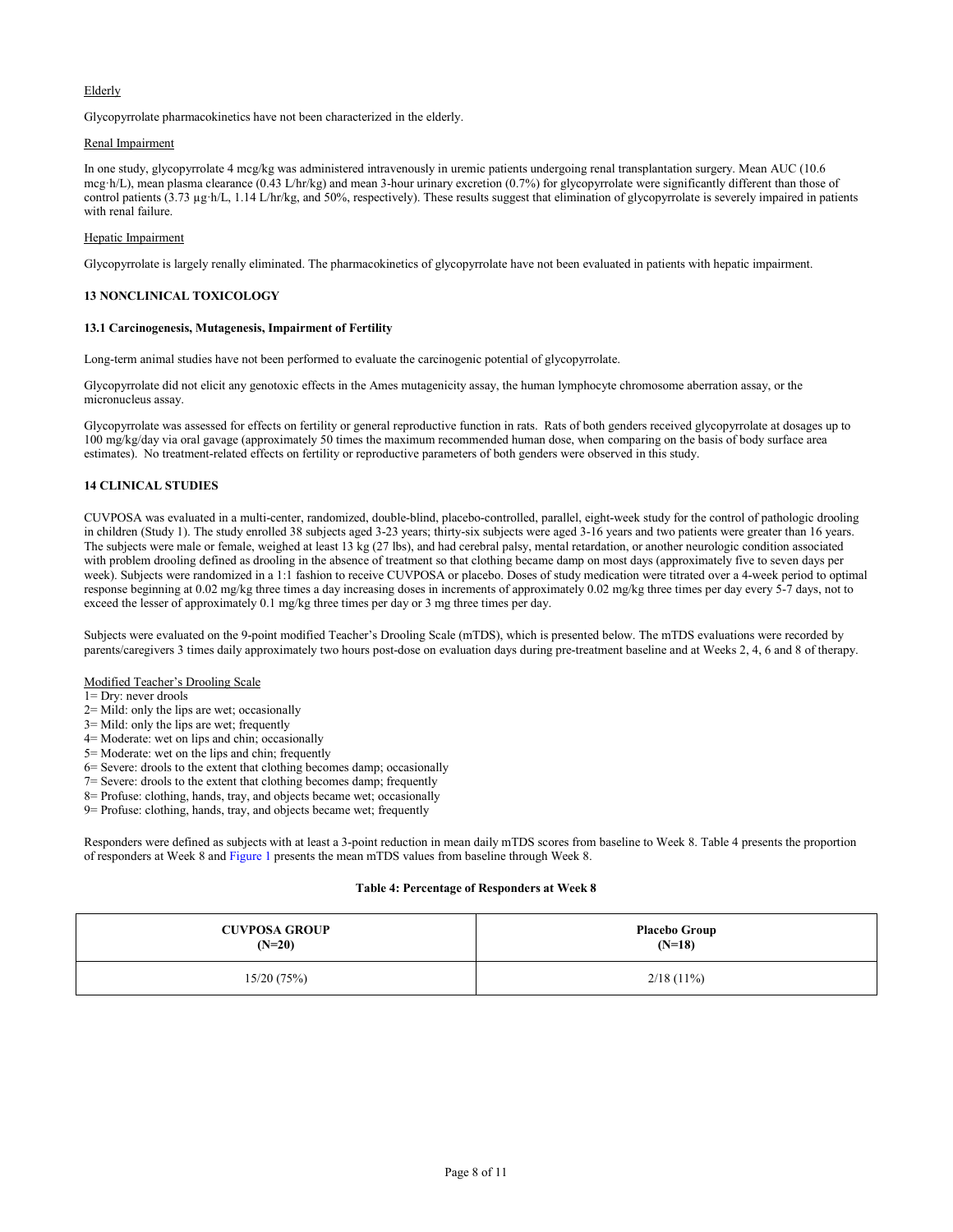### **Figure 1. Mean (± 2 Standard Errors) mDTS Scores**



# <span id="page-8-1"></span><span id="page-8-0"></span>**16 HOW SUPPLIED/STORAGE AND HANDLING**

NDC 0259-0501-16; 1 mg/5mL clear, cherry-flavored solution; 16 oz. bottle.

Store at room temperature 20° - 25°C (68° - 77°F); excursions permitted to 15° - 30°C (59° - 86°F) [See USP Controlled Room Temperature].

### **17 PATIENT COUNSELING INFORMATION**

See FDA-approved patient labeling (Patient Information)

- Advise parent/caregivers to measure CUVPOSA with an accurate measuring device. A household teaspoon is not an accurate measuring device. Patients/caregivers should use a dosing cup available in pharmacies to accurately measure the correct milliliter dose for the patient. An oral syringe, also available in pharmacies, should be used to dispense CUVPOSA into the child's mouth from the cup. A pharmacist can recommend an appropriate measuring device and can provide instructions for measuring the correct dose.
- Administering CUVPOSA with a high fat meal substantially reduces the amount of glycopyrrolate absorbed. Administer CUVPOSA at least one hour before or two hours after meals.
- CUVPOSA is started at a low dose and gradually titrated over a period of weeks based on therapeutic response and adverse reactions. Parents/caregivers should not increase the dose without the physician's permission.
- Common adverse reactions from CUVPOSA include overly dry mouth, constipation, vomiting, flushing of the skin or face, and urinary retention. Side effects can sometimes be difficult to detect in some patients with neurologic problems who cannot adequately communicate how they feel. If side effects become troublesome after increasing a dose, decrease the dose to the prior one and contact your physician.
- Constipation is the most common side effect of glycopyrrolate, and if constipation occurs, stop administering glycopyrrolate to the patient and call their healthcare practitioner.
- Inability of the patient to urinate, dry diapers or undergarments, irritability or crying may be signs of urinary retention, and if urinary retention occurs, parents/caregivers should stop administering glycopyrrolate and call their healthcare practitioner.
- If the patient develops a skin rash, hives or an allergic reaction, parents/caregivers should stop administering glycopyrrolate and call their healthcare practitioner as this could be a sign of hypersensitivity to this product.
- Drugs like glycopyrrolate can reduce sweating, and if the patient is in a hot environment and flushing of the skin occurs this may be due to overheating. Patients/caregivers should be advised to avoid exposure of the patient to hot or very warm environmental temperatures to avoid overheating and the possibility of heat exhaustion or heat stroke.

Manufactured by: Mikart, Inc. Atlanta, GA 30318

Manufactured for: Merz Pharmaceuticals, LLC Raleigh, NC 27615

© 2015 Merz Pharmaceuticals, LLC CUVPOSA® is a registered trademark of Merz Pharmaceuticals, LLC

GLY-PI-06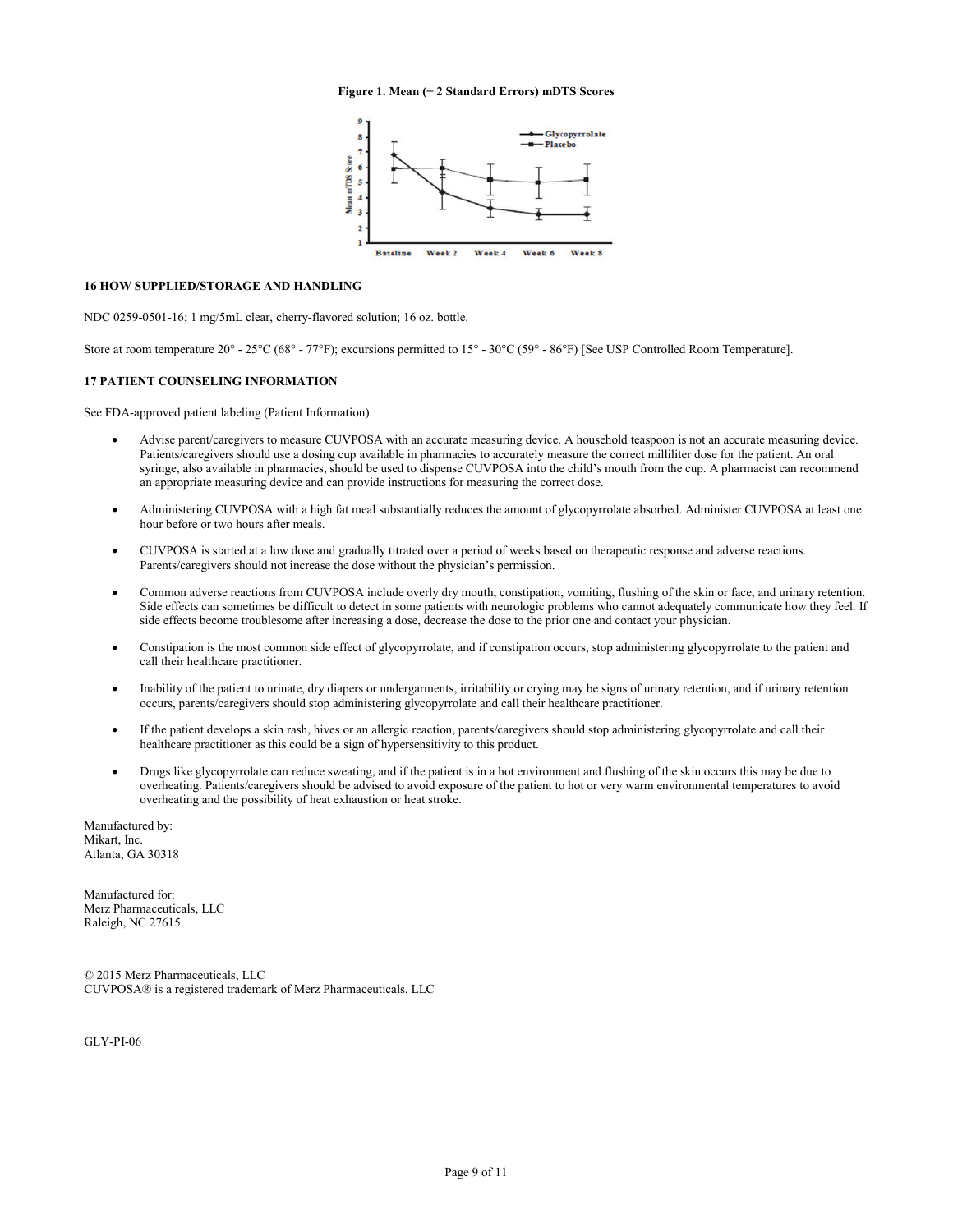# **PATIENT and CAREGIVER INFORMATION**

# **CUVPOSA (glycopyrrolate) Oral Solution**

Please read the Patient and Caregiver Information that comes with CUVPOSA before you start giving it to your child, and each time you get a refill. This leaflet does not take the place of talking with your doctor about your child's medical condition or treatment.

### **What is CUVPOSA?**

CUVPOSA is a prescription medicine used in children with medical conditions that cause too much (abnormal) drooling.

### **Who should not take CUVPOSA?**

Do not give CUVPOSA to anyone who:

- has problems urinating
- has a bowel problem called paralytic ileus
- lacks normal bowel tone or tension
- has severe ulcerative colitis or certain other serious bowel problems with severe ulcerative colitis
- has myasthenia gravis

# **What should I tell my doctor before giving CUVPOSA to my child?**

Tell your doctor if your child:

- has any allergies
- has any stomach or bowel problems, including ulcerative colitis
- has any problems with constipation
- has thyroid problems
- has high blood pressure
- has heart problems or abnormal heart beats
- has a hiatal hernia with gastroesophageal reflux disease (GERD)
- has any eye problems
- has any problems urinating
- has any other medical conditions
- is pregnant or plans to become pregnant. It is not known if CUVPOSA can harm an unborn baby.
- is breastfeeding or plans to breastfeed. It is not known if CUVPOSA passes into breast milk and if it can harm the baby.

**Tell your doctor about all of the medicines that your child takes**, including prescription and non-prescription medicines, vitamins, and herbal supplements. Some medicine may affect the way CUVPOSA works, and CUVPOSA may affect how some other medicines work.

### **How should I give CUVPOSA?**

- Give CUVPOSA exactly as prescribed by your child's doctor.
- Give CUVPOSA 1 hour before or 2 hours after meals.
- Your doctor will tell you how much (milliliters or mLs) of CUVPOSA to give your child.
- Do not change the dose of CUVPOSA unless your doctor tells you to.
- You must measure the dose of CUVPOSA before giving it to your child. Use a special marked dose measuring cup (available at most pharmacies) to measure the right dose of CUVPOSA.
- To help make sure that your child swallows the dose, you should use an oral syringe to give the child each dose of CUVPOSA, after you measure the dose needed with a dose measuring cup. Oral syringes are also available at most pharmacies.
- If you have questions about how to measure the dose or how to use an oral syringe, ask your pharmacist or doctor.
- The dose of CUVPOSA that is needed to control drooling may be different for each child. CUVPOSA is usually started at a low dose, and slowly increased as directed by your doctor. This slow increase in dose continues until the best dose for your child is reached, to control drooling.
- During this time it is important to stay in close contact with your child's doctor, and tell the doctor about any side effects that your child has. See ["What are the possible side effects of CUVPOSA?"](#page-10-0)